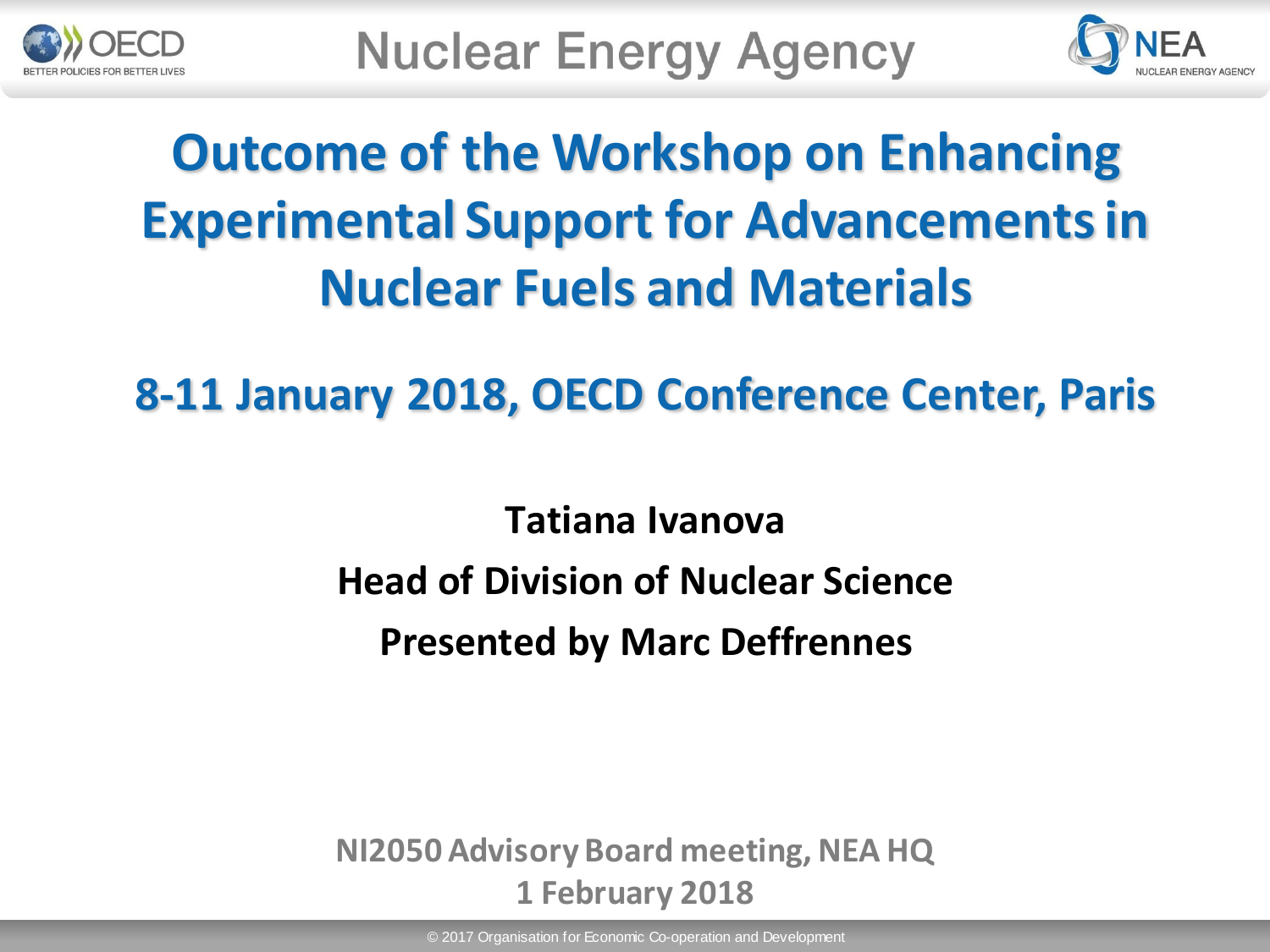



#### **Workshop Objectives**

- **Promote interaction between the parties (industry, regulators, R&D and infrastructure)**
- **Identify**
	- **scientific, technological and safety issues** related to new fuels
	- how best to **couple** state-of-the-art experimental data/approaches to state-of-theart modelling and simulation
	- scientific and technological issues related **experimental infrastructure and techniques**
- Identify **the role of NEA and potential collaborations** that could strengthen the experimental support for **fuels/materials** validation and qualification processes to address safety and development needs
- **Critically evaluate** any gaps in infrastructure capability for provision of robust validation/qualification
- **Reinforce** a scientific community around relevant **infrastructures**

<https://www.oecd-nea.org/science/workshops/advnucfuel2018/>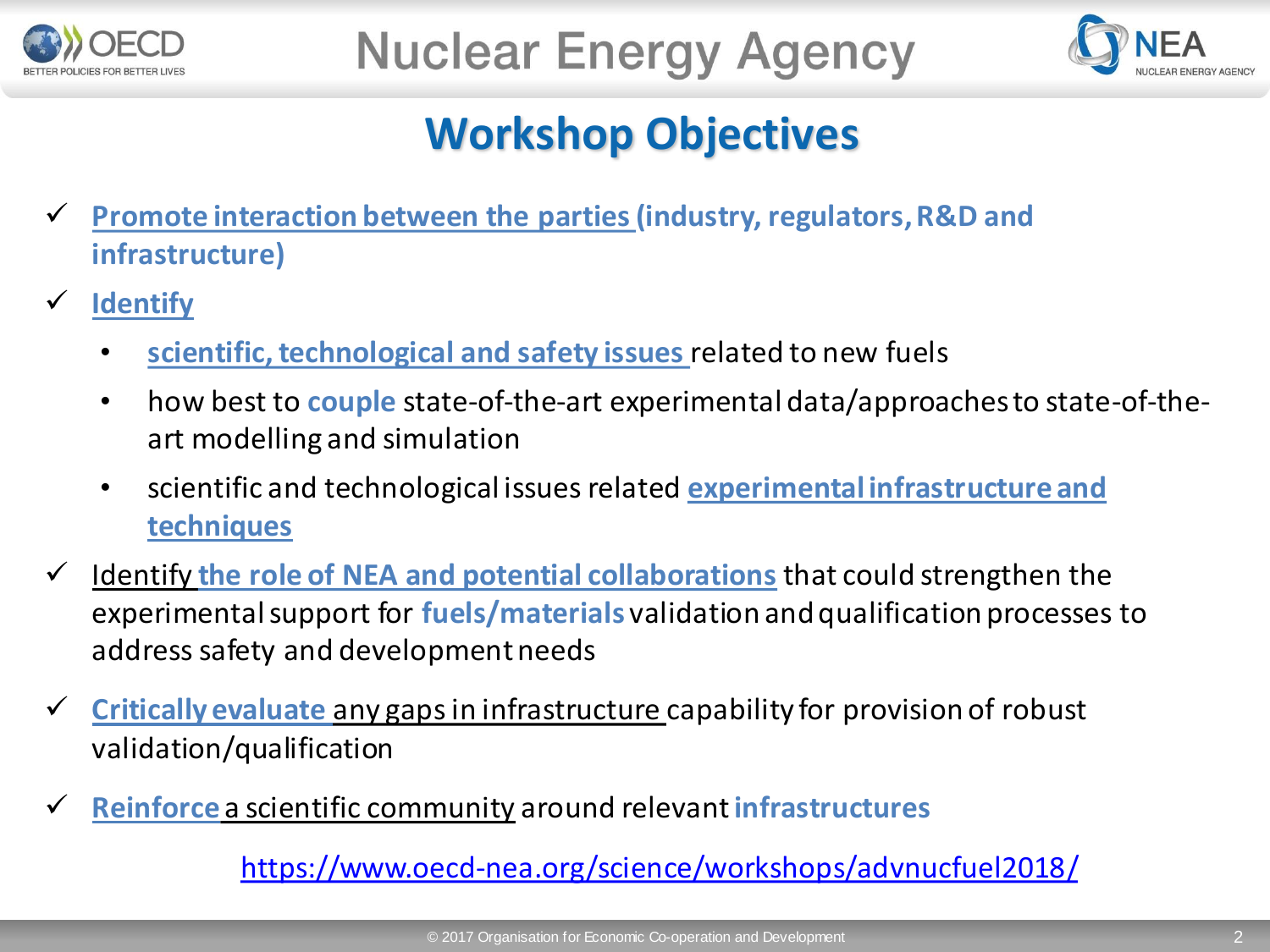



### **Workshop Structure**

Chair: John W. Herczeg, Chair of the NEA Nuclear Science Committee (NSC)

• **Session 1: Industry Experience and Perspectives in Fuel and Materials Evolution**

10 speakers: representatives of utilities and vendors Chairs: Randy Stark (EPRI), Phillip Finck (INL)

• **Session 2: Advances in Nuclear Science: Promising Fuel Technologies, Modelling and Validation Methods, and Associated Experimental Challenges**

> 5 speakers: representatives of R&D organisations Chairs: Kemal Pasamehmetoglu (INL), Alexander Tuzov (RIAR)

• **Session 3**: **TSO's Perspectives for Operation of Current and Innovative Fuel and Materials**

> 4 speakers: representatives of TSOs and regulators Chairs: Jean-Christphe Niel (IRSN)

• **Session 4: Experimental Infrastructure: Perspectives in Advanced Instrumentation and Experimental Techniques to Support Fuel Development**

> 8 speakers: representatives of experimental facilities Chairs: Hamid Ait Abderrahim (SCK.CEN), Nicolas Waeckel (EDF)

• **Closing Session**

Presentation of NI2050, sessions/workshop summaries, concluding remarks <https://www.oecd-nea.org/science/workshops/advnucfuel2018/>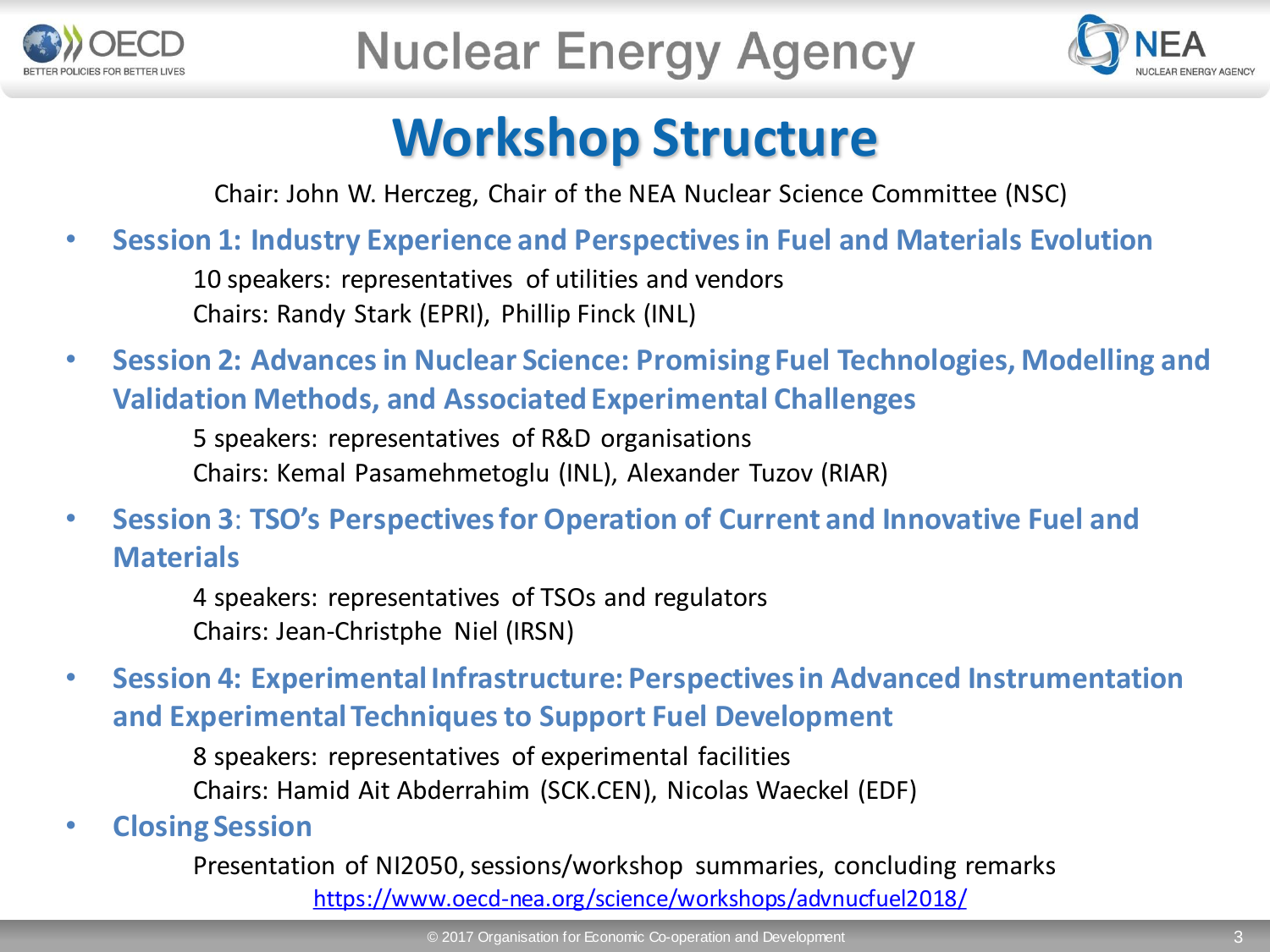



## **Workshop Outcome: Some Potential Actions (1/2)**

- Form a group to prioritize needs for validation/qualification of new fuels and materials
- Build a platform to establish link between the needs identified and the experimental and modelling capabilities available
- Develop international collaboration to address generic questions
- Promote framework for more efficient use of international resources (transport, disposal)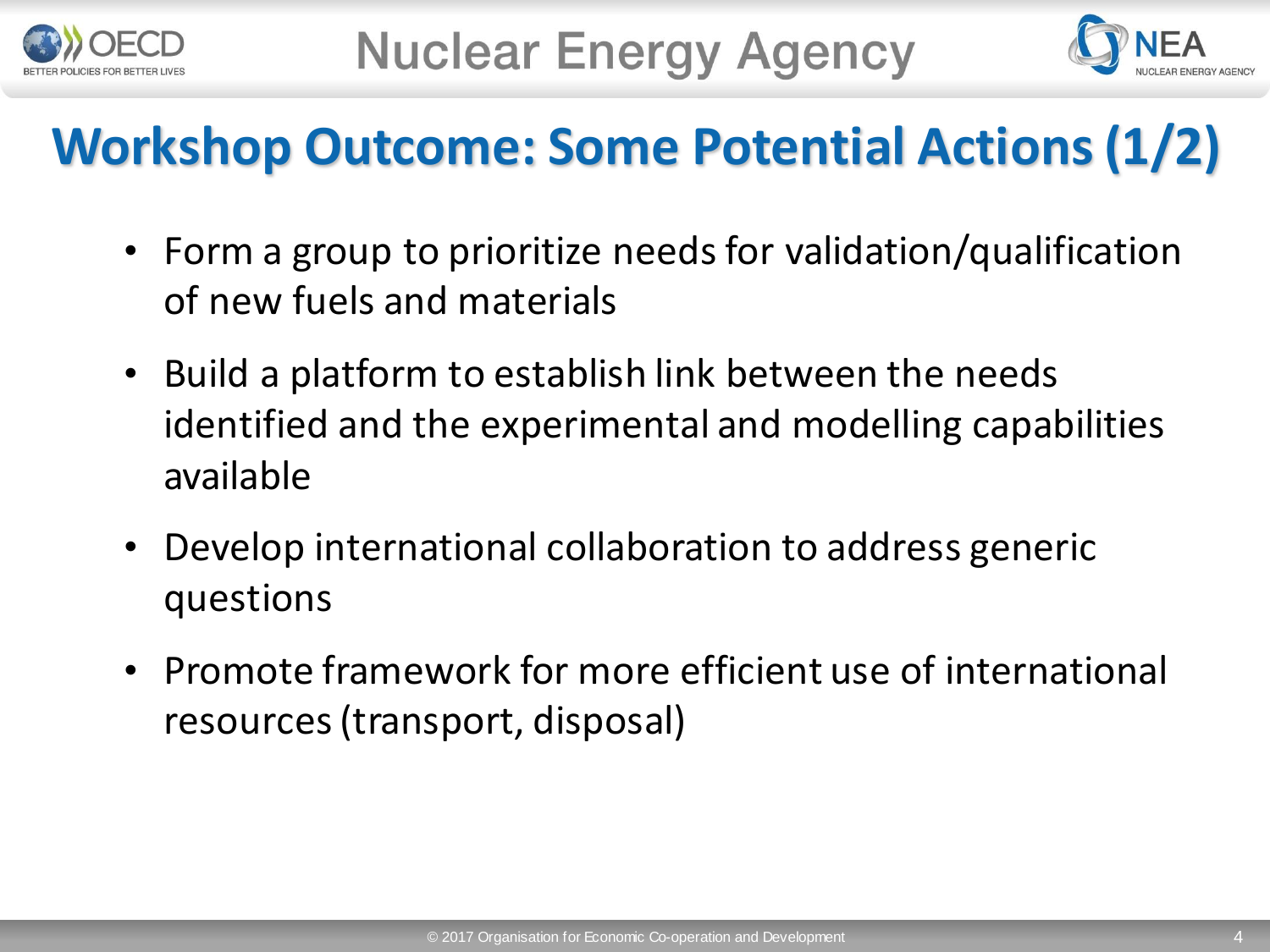



### **Workshop Outcome: Some Potential Actions (2/2)**

- Organise multi-lateral and multi-national experimental programs for qualification/validation of evolutionary and revolutionary fuel/cladding concepts and structural materials
- Establish frameworks
	- ⁻ to facilitate pooling & networking of experimental infrastructures / sharing techniques / developping and implementing advanced instrumentation
	- ⁻ to organize cross-benchmarking (for techniques & procedures)
	- ⁻ to allow the linking of the experimental data resulting from the networking above through the advanced modeling for the benefit of the end-users)
- Consider a HLG or equivalents to address issue of international transport and back-end of experimental samples